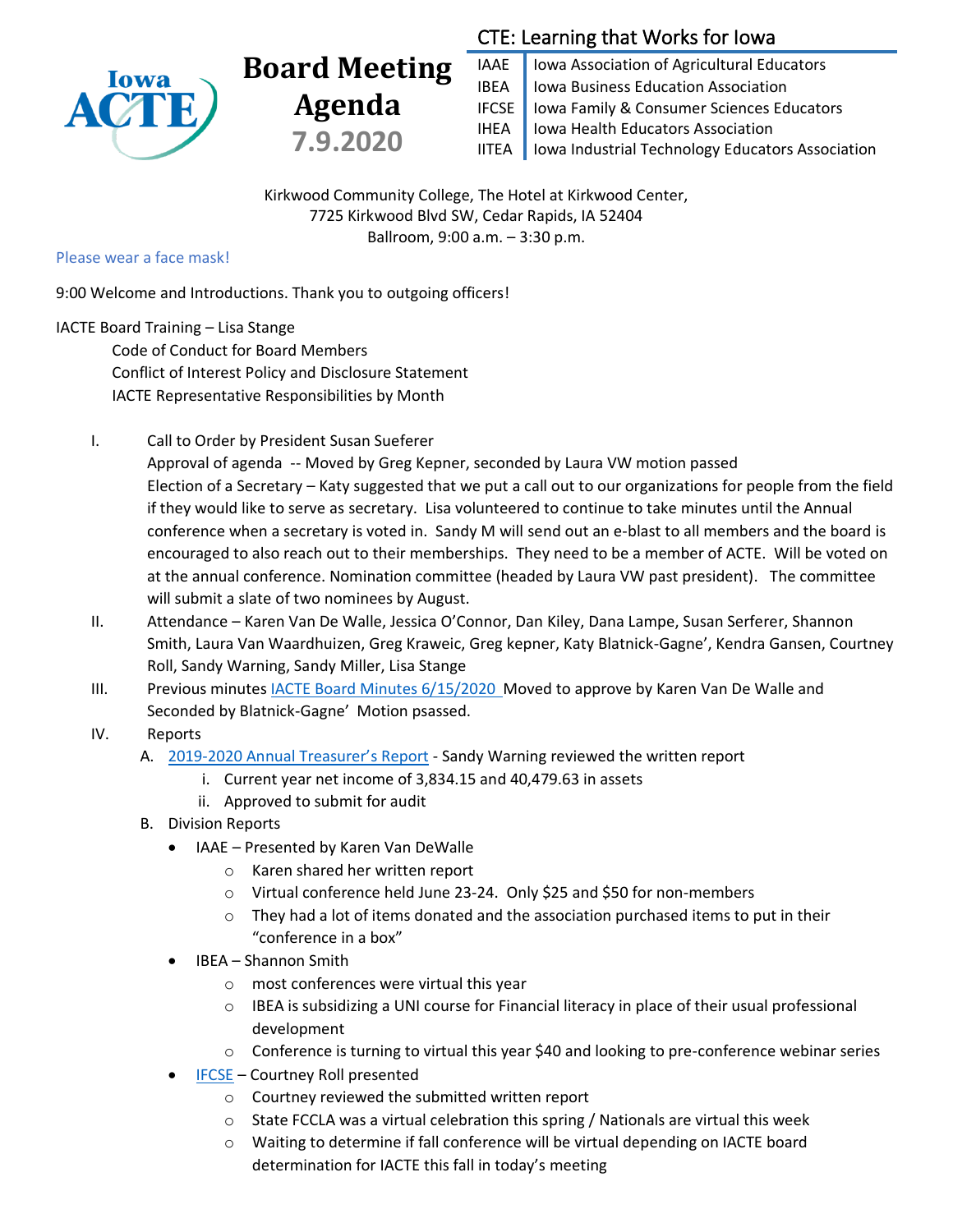- IHEA Tammy Steinwandt
	- $\circ$  Upcoming meeting working on newsletter, conference for next year and membership
- IITEA Dan Kiley
	- $\circ$  IITEA is up and running again
	- $\circ$  They will have  $\frac{1}{2}$  day before the IACTE conference if possible. Location TBD
- C. ACTE Region III Representative Report –Greg Kepner
	- i. Membership is just over 3.000 members
	- ii. Two VP applicants -- Brand Russell (MO) and Shelly Rust (IN)
	- iii. Virtual Region III conference 81 attendees ACTE ran it for us
	- iv. June 16 19 in MN next year
	- v. ACTE Fellows
		- 1. Joeseph Sieczkowski (IL) *Experienced* (over 5 years)
		- 2. Sara Shanley (MN) *New Professional* (2-5 years)
		- 3. EMC Fellows- **Kimberly Dreaden (IA),** Brett Richardson (MO), Jared Scharpen (MN), **Laura Van Waardhuizen (IA)**
	- vi. Greg went through the strategic plan and submitted a written report
- D. DE Liaison Report Katy Blatnick-Gagne'
	- i. DE is still out of the office and working from home
	- ii. State plan was approved in the  $2^{nd}$  round and starting the work in planning and getting that going
	- iii. 2 open positions Repost of CTSO State Adviser and Business/Marketing/IT position
	- iv. Jane Bradley is now Health Science, Katy is FCS/Human Services, Kristy Volesky is now only WBL and Intermediaries
	- v. CLNA facilitations are being done virtually at both secondary and post-secondary level
	- vi. Perkins applications are coming in and are tied closely to CLNA
	- vii. Establishing PD partnerships -- want to work with Iowa ACTE and want to build stronger partnerships to work at the teacher level
	- viii. All secondary CTE programs in the state need to be aligned with identified CTSOs –districts have 4 years to implement and there is a CTSO academy that will be running all year to give support. Kick off is August 6<sup>th</sup>.
- E. Bylaws Revision Greg Kraweic
	- i. Greg, Greg, Sandy and Karen will work on this as a committee
	- ii. Dropbox is set up and they will be circling back next year for recommendations
- F. Membership Report Sandy Miller
	- i. Current membership 557 professional members and 21 students
- V. Old Business:
	- A. IACTE Conference Virtual or Onsite? Susan and Sandy M
		- i. Keynote Scott Stump
		- ii. ACTE presenter Doug Major
		- iii. Dept of Ed Ann Lebo
		- iv. Budget
		- v. Registrations
		- vi. Call for Proposals
	- B. Sandy talked with LeAnn Wilson about ACTE they will do the conference virtually with us for \$6,000 since we are not Unified (typical cost is 15,000). ACTE would allow us to do it within the CTE Learn platform for later "attendance." That is an additional benefit of using ACTE to help coordinate a Virtual conference.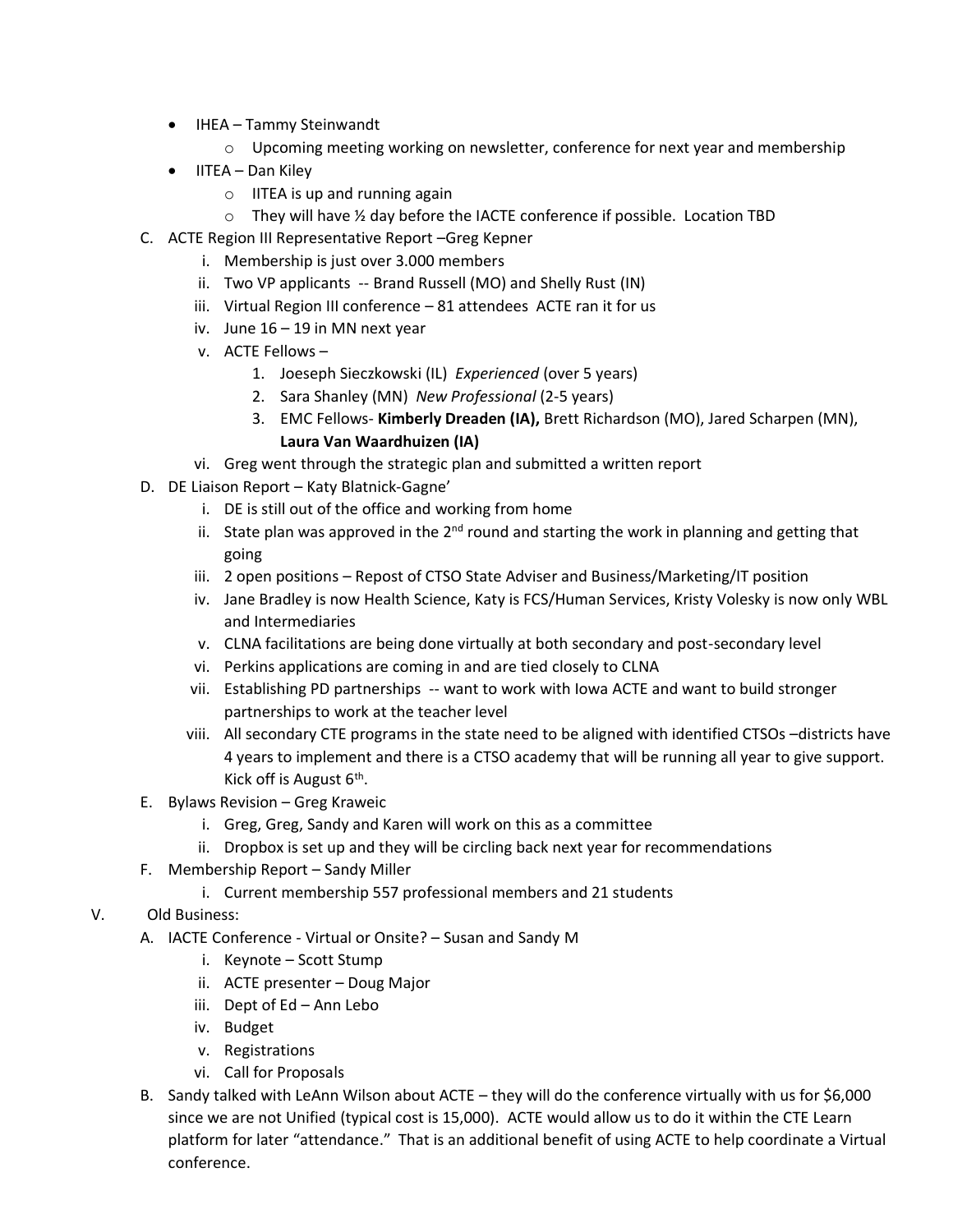- C. Question about significantly reduced rates for virtual conferences, could we do that for this conference?
- D. AG did theirs internally, FBLA did it with DE people, the DE is having a change in security and issues with using ZOOM, CO is running their own
- E. Concerns about travel for school and CC personnel, concern about attending a live virtual conference,
- F. Only 8 submissions right now, if we truly get the really needed PD by doing it virtually versus not having one at all
- **G. Kendra Gansen moved we go towards a virtual conference. Seconded by Shannon. Motion passed**
- **H. Karen moved to pay ACTE 6,000 provide organization and guidance to the conference. Seconded by Laura VW. Motion passed.** 
	- i. The committee will need to meet ASAP and determine some pieces (dates, fees, etc)
	- ii. Committee: Susan Seuferer (Chair), Greg Kepner, Sandy Warning, Karen Van De Walle, Greg Kraweic, Courtney Roll and Kendra Gansen, Dan Kiley
		- 1. Susan will send out something to get people together soon
- **I.** SAI Conference, August 5, Virtual Exhibit Booth, Company profile, livestream video links, online chats with attendees, options for raffles, giveaways \$500, Virtual exhibit hall opens July 15, available for up to six months or cancel for no cost. Whova app will be used for conference and virtual exhibit hall. Do we want to do this virtually this year? We can have 5 slides and people that "sit" in the exhibit. Sandy asked if we have a volunteer to come up with the slides that tell the CTE story (suggested to have 3 stories – need to be done by the 15<sup>th</sup> of July). This could be used at all conferences – counselors is going to be \$400. Katy volunteered to get the students stories and videos if approved. Greg Kraweic suggested a giveaway. **Katy moved we spend the \$500 registration fee for the virtual SAI conference. Seconded by Karen Van De Walle. Motion passed.**
- J. Iowa ACTE Website Sandy M shared her process for putting items on the ACTE site. She appreciates that ACTE hosts our site for free even though we are not unified.

## Break for lunch

- VI. New Business:
	- A. CTE Learn Katy and Sandy M
		- i. DE CTE team and CC team would like to partner with Iowa ACTE to have a state portal on CTE Learn. \$1,200/year is the yearly fee There are free resources and paid courses. ANYONE can get on.
		- **ii. Greg Kraweic moved we spend the 1,200 for CTE Learn platform, seconded by Laura VW. Motion passed.**
	- B. [Proposed Budget 2020-2021](https://drive.google.com/drive/u/0/my-drive) Sandy Warning
		- i. Sandy W presented a draft. To be voted on at House of Delegates Meeting Sept 22.
	- C. Awards Dana Lampe
		- i. David Bunting Teacher Preparation Scholarship Dana worked with online ACTE awards portal and it will be on the Iowa ACTE website. She will send it out to the Teacher prep teachers in the state
		- ii. IACTE Awards -- need award chairs and/or 2 representatives and Greg to review and score people and recommend new honorary members
			- 1. Dan Kiley
			- 2. Kendra Gansen
			- 3. Greg Kepner